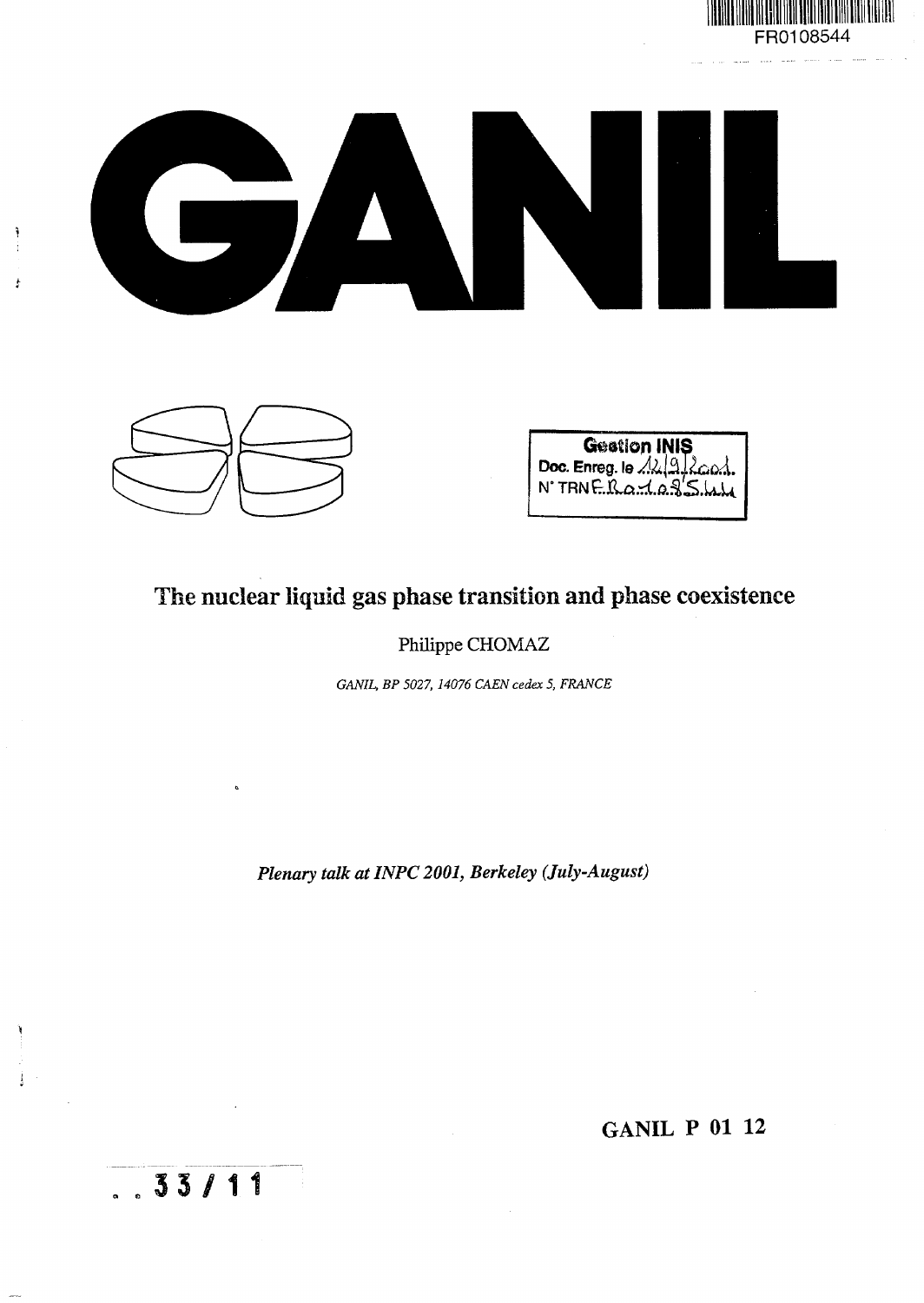# The nuclear liquid gas phase transition and phase coexistence

# Philippe CHOMAZ

*GANIL, BP 5027,14076 CAEN cedex* 5, *FRANCE*

Abstract. In this talk we will review the different signals of liquid gas phase transition in nuclei. From the theoretical side we will first discuss the foundations of the concept of equilibrium, phase transition and critical behaviors in infinite and finite systems. Prom the experimental point of view we will first recall the evidences for some strong modification of the behavior of hot nuclei. Then we will review quantitative detailed analysis aiming to evidence phase transition, to define its order and phase diagram. Finally, we will present a critical discussion of the present status of phase transitions in nuclei and we will draw some lines for future development of this field.

#### INTRODUCTION

The identification of the various phases of dense matter is one of the most important questions of modern nuclear physics. At high energy or density one expects to reach a phase in which quarks and gluons are deconfined. This plasma of quarks and gluons was the state of the matter in the universe shortly after the big-bang prior to its condensation in hadrons as schematically shown in the phase diagram of figure 1. The amazing progresses in our understanding of this phase transition have been extensively discussed during INPC2001 (see the present proceeding).

At lower energy one expects a different type of phase transition namely the transition between particles and nuclei [1]. This condensation is analogous to a liquid-gas phase transition because of the resemblance between the nuclear force and a Van der Waals interaction with a long range attractive potential and a short range repulsive core. This phase transition plays an important role during the collapse of supernovae in neutron stars. On earth, physicists study it in nuclear reactions such as heavy ion collisions. Fantastic progresses have been achieved during a decade and especially in the past two years so it is the time to put together all the signals of the liquid-gas transition in order to see if they draw a consistent picture. As we will see each signal may have its own weak point and so is hardly a definitive proof taken individually. However, considered as a whole, the ensemble of observations becomes a rather strong piece of evidence for a phase transition.

#### SOMETHING IS HAPPENING

As a matter of fact, in the macroscopic world the phase transitions manifest themselves by abrupt transformation of the system properties. Therefore one may be tempted to first look for rapid modifications of physical properties. In the past, many such fast transitions have been accumulated [2-6]. Some of them are summarized in figure 2. When the excitation energy of the system is increasing one observes the disappearance of the heavy residue in the decay products of the reaction. For heavy systems, this corresponds to an abrupt end of the binary fission. Those channels are in fact replaced by an abundant production of fragments, which in turn rapidly disappears in favor of the complete vaporization of the composite system. Simultaneously, one observes the onset of the radial expansion and the associated shortening of the breaking time. All these sudden changes in the behavior of the heavy systems recall the occurrence of a liquid-gas phase transition. However, they are not enough to demonstrate it and a deeper study is called for. Let us first review the theoretical tools needed to understand what is happening.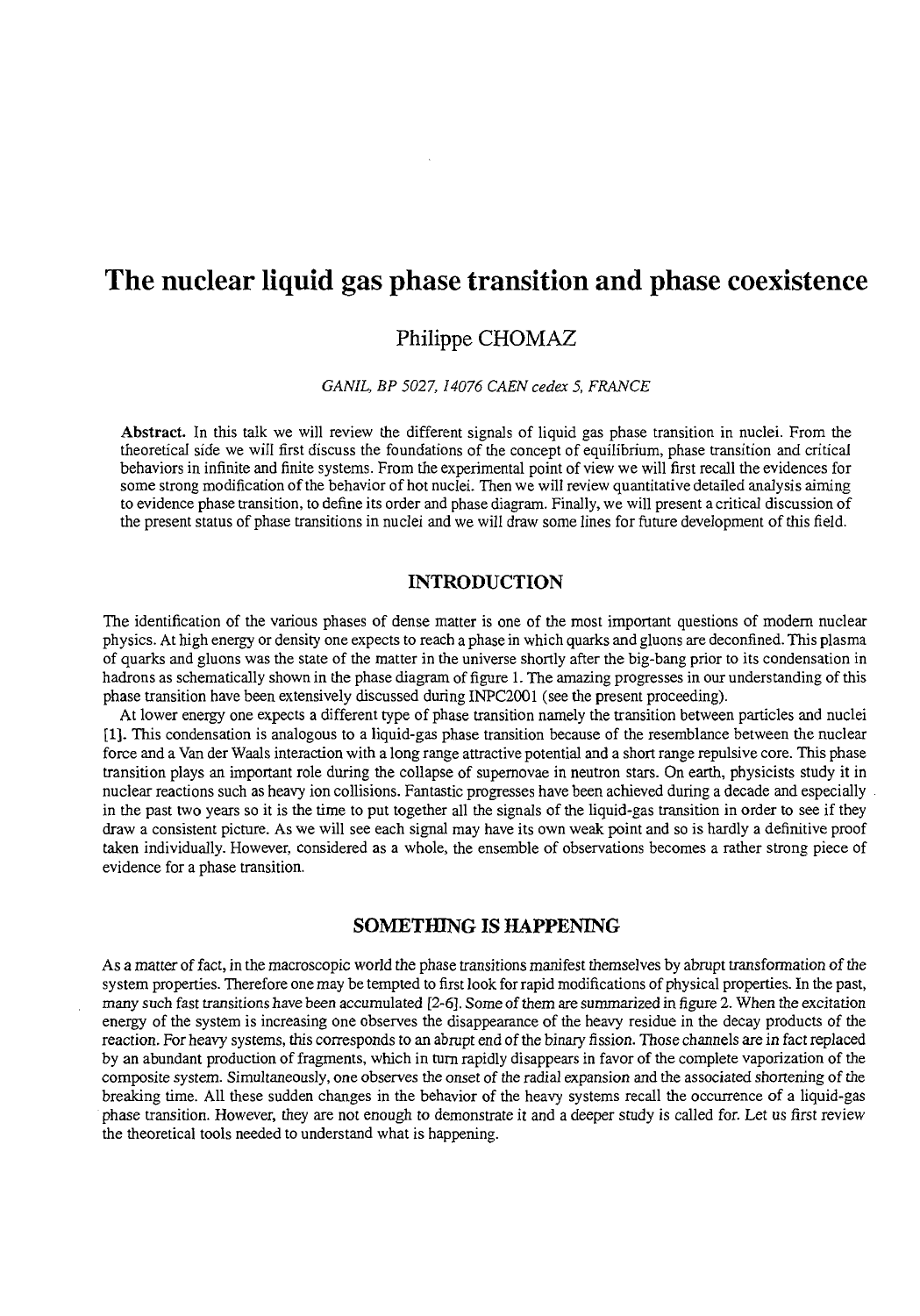

FIGURE 1. The phase diagram of dense matter. At high energy or density one can see the quark-gluon plasma while around the nuclear matter saturation point the liquid-gas coexistence region is shown. The trajectories followed by different cosmic events are sketched: the big-bang, the collapse of a supernova core in a neutron star and a heavy ion reaction.

## DYNAMICS OF THE REACTION

#### Ab initio calculations

The first idea to control what is happening is to compare experimental results to dynamical simulation such as transport theory or molecular dynamics simulation. The nuclear reaction being very complex the easiest way to infer the phase diagram seems to directly study it from the model after fitting the various parameters on the multifragmentation data. This path towards the nuclear EOS is shown in figure 3. This would be the royal way if one would be sure to have the exact description of the reaction. However, up to now such a model does not exist and this path toward the observation of nuclear phases remains model dependent.

#### Dynamics of a phase transition

Being less confidant in the models, one may try to see direct signals of the considered dynamics and, if possible, of the phase transition in the data. In particular, many dynamical approaches are predicting that during the reaction the system may enter the unstable region of the phase diagram and thus can spontaneously undergo a rapid phase transition [1,9,10]. This spinodal decomposition is well known in many fields of physics. Indeed, deep inside a coexistence region uniform systems are generally unstable against fluctuations of the associated order parameter. This corresponds to mechanical instability for the liquid-gas phase transition or chemical instabilities for the mixing of two substances.

In particular, it can be shown that because of the finiteness of the nuclear forces and of the length imposed by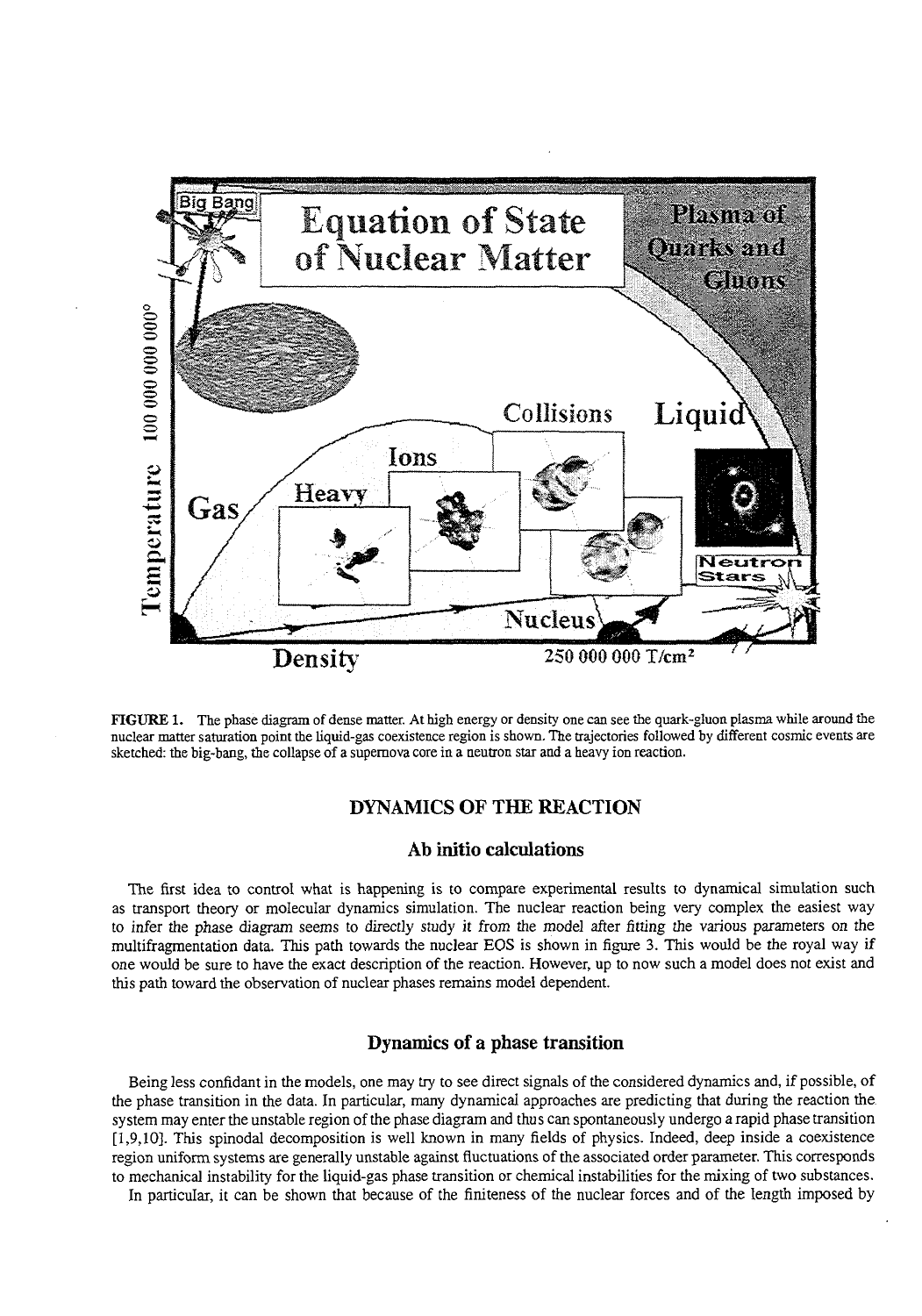

FIGURE 2. Compilation of many signals of "something is happening" when a nuclear system is more and more excited. The left top part is the fragment distribution from ref. [11] showing the disappearance of the heavy fragment. Middle the multiplicity of fragments with Z>2 (IMF) (left scale) demonstrating that the heavy residue is replaced by an abundant production of fragments (the multifragmentation) which are in turn replaced by the vaporization as shown by the cross-section for the total vaporization (right scale). Below, Dalitz plot (the charges of the three largest fragments are the three distances to the edges) from the Nautilus collaboration showing that the dominant channel for the decay of heavy hot nuclei which is normally the fission (left) is first replaced by the evaporation of IMF (middle) and then by the multifragmentation (right). This is confirmed by the ratio of the ternary and binary fission shown on the right (bottom). Above a compilation of the radial expansion demonstrating the onset of the nuclear explosion around 5-7 MeV excitation energy. Finally, the top right part shows a measure of the fragmentation time, which presents a clear decrease to become almost instantaneous above 3-5 MeV.

the quantum Heisenberg uncertainty principle such instabilities presents a favored wave length [10]. This favors the breaking of the system in equal size fragments. In the past decade a lot of efforts have been devoted to the description of such spinodal decomposition in particular using stochastic mean-field approaches [10]. It was shown that because of the finiteness of the system and of the chaos induced by the non linear regime, which follows the early growth of instabilities, such characteristic is strongly washed by the end of the dynamics. However, one may try to spot some remains of this tendency to split in equal size fragments looking at correlations in the fragment distribution. The comparison of experimental data with the predictions of stochastic mean-field approaches has been recently performed [9]. It was shown that fragment distributions, as well kinematical observables and correlations are well reproduced by the model. Moreover, a "fossil" signal of spinodal decomposition have been reported in the dispersion of the fragment sizes [9] (see figure 4).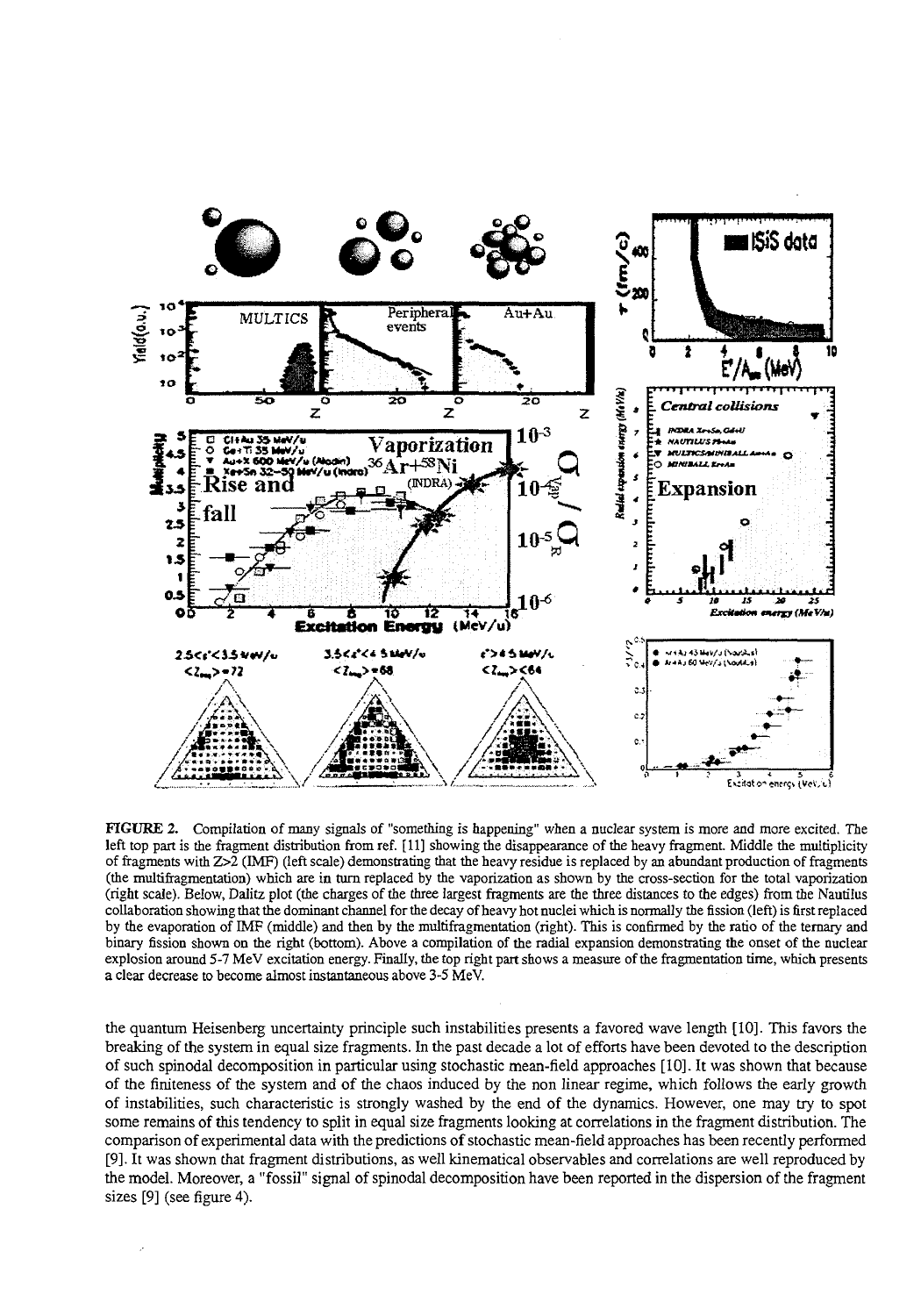

FIGURE 3. Molecular dynamics simulations of a collision (left ref. [7]) and of an equilibrium (right [8]). The deduced caloric curve shows a plateau sign of a liquid-gas phase transition.



FIGURE 4. Schematic picture of the phase diagram (left top) showing the spinodal region in the coexistence zone. The small pictures below illustrate the amplification of density fluctuations schematically (above) and (below) as predicted by a stochastic mean-field approximation (Brownian one-Body approach (BoB)). The calculation is compared to the data on the right, for the fragment production measure by the INDRA collaboration for the Xe+Sn reaction at 32 MeV/nucleon (below) and for the associated correlation (above). The correlation corresponds to a sorting of events according to their average and fluctuation of the fragments (Z>2) sizes. The peak at very small fluctuation may be an indication of a favored production of equal size fragments.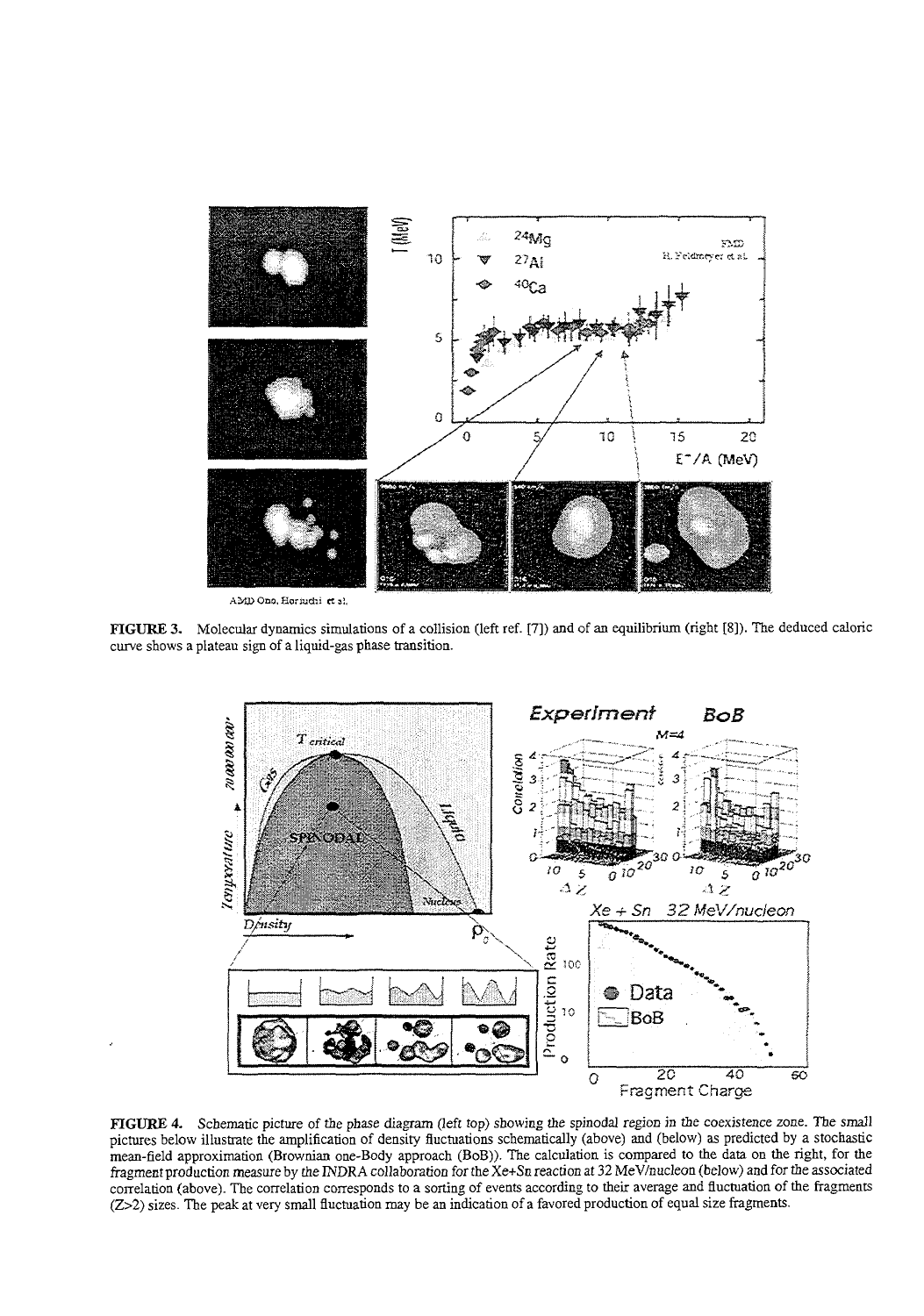

FIGURE 5. Schematic illustration of a dynamical evolution of a system into a statistical ensemble when many events are considered and when the dynamics is sufficiently chaotic. Now depending upon the pertinent observable imposed by the dynamics or the event sorting one should describe this set of data using different statistical ensembles some of them being illustrated on the right.

#### Dynamics of statistics

However, it should be noticed that many approaches are able to do an almost equally good job as far as the majority of the multifragrnentation observables are concerned. This is the case of many dynamical calculations involving very different approximations such as molecular dynamics approaches and stochastic mean-field. Even statistical approaches assuming the existence of a freeze-out stage in the reaction often fit well the data. This pleads in favor of a dominant importance of the phase space irrespectively of the considered dynamics. Indeed, the S matrix toward different macro-states always contains a micro-state degeneracy factor. Since this number varies by huge amount it might well be the dominant factor. Moreover, if the dynamics is sufficiently chaotic/mixing a uniform population of phase space might be achieved leading to a statistical distribution. Therefore one may try to study the reaction using statistical mechanics tools.

The use of static statistical physics approach to treat a dynamical process deserves some additional comments (see figure 5). Indeed, when studying nuclear reactions, it is clear that we are facing a dynamical process occurring during a finite time. Therefore one should not imagine that the statistical physics picture describes an equilibrium in the sense of an ergodic evolution of a unique event: the long term behavior (or time average) of a long-lived (infinite) system which eventually explore the whole phase space. The justification of the use of statistical physics to describe transient systems is the fact that an ensemble of event, taken at a time, which may fluctuate, from one event to another, corresponds to a statistical ensemble. Of course the dynamics remains essential in such approach since it determines the global variables characterizing the ensemble of events. The statistical physics idea is then that these global variables are the only important information, the more detailed description being governed by randomness.

It should be stressed that the pertinent information can be the result of the dynamics or of the observation process. Indeed, if the experimentalists are sorting the events according to a specific observable one should take into account this selection of event in the theoretical modeling. The application of information theory automatically leads to the description of the system as a statistical ensemble. Then it should be noticed that many different ensembles can be considered depending upon the pertinent information imposed by the dynamics and the event sorting. For example, if the dynamics allows the energy to fluctuate freely one may try to use the canonical ensemble. However, if the energy is conserved or if the events are sorted according to their energy one should use a microcanonical description. The same discussion can be made for the number of particles or the volume. Let us take the example of the volume. If the reaction occurs in a fixed volume (i.e. in a box) or if the events can be sorted according to their actual volume one should go for an isochore ensemble. Conversely if the volume fluctuates from event to events in such a way that at most only an average volume can be defined one should rather use an isobar picture. Finally one should stress that with such a picture of an ensemble of events one can also build the statistical description of an evolving system such as the rotating or the expanding systems. This only corresponds to the introduction of a time odd observable as a constraint in the maximization of the entropy.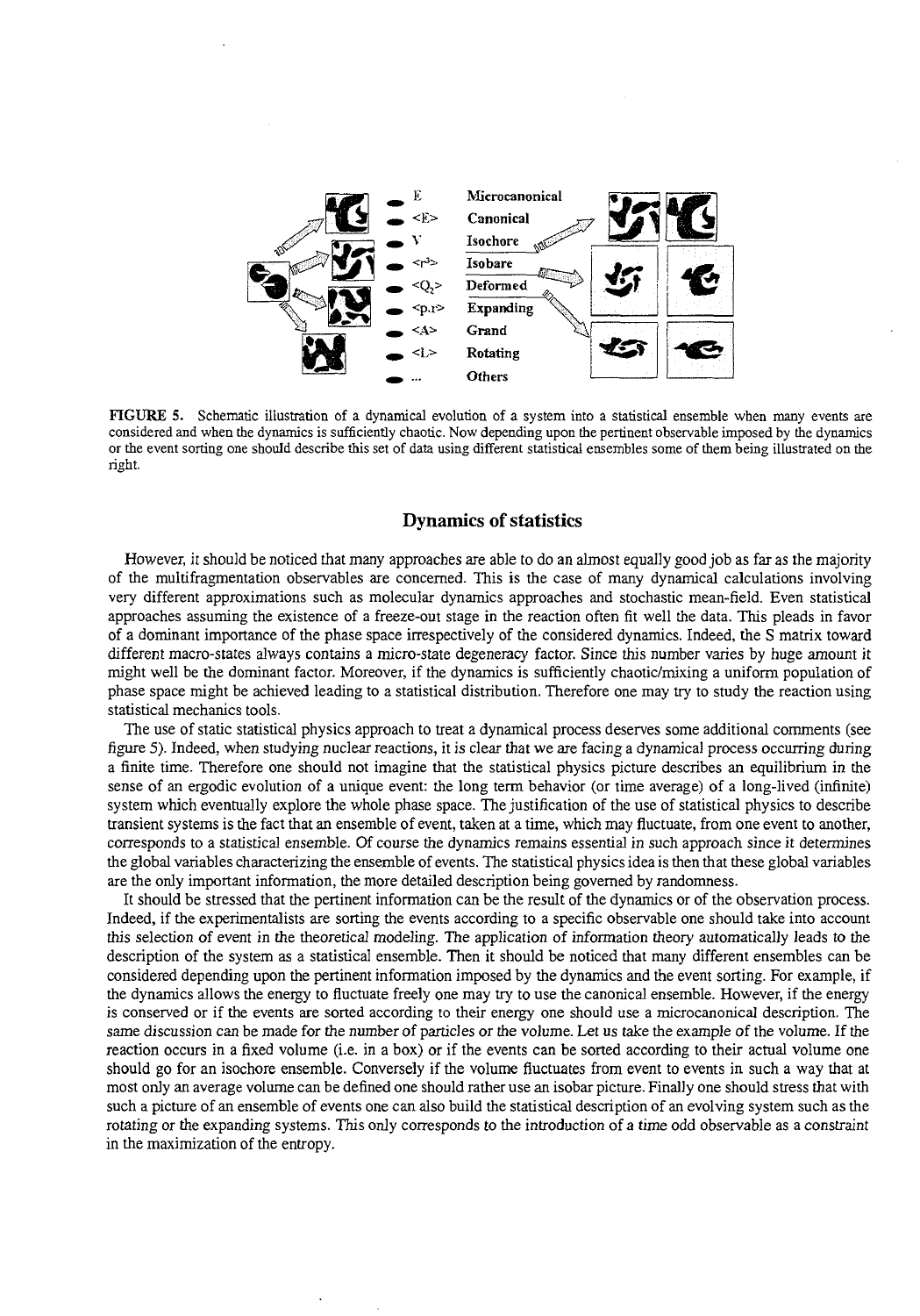

FIGURE 6. The top-left figure a typical fragment size distribution fitted by a power law indicating the proximity of a critical point. Right the special form of the fisher scaling [14] as tested experimentally in ref. [15]. The resulting scaling function is shown below the equation. The deduced phase diagram is shown on the left (see text).

#### SIGNALS OF A PHASE TRANSITION

In the past years many new analyses have been performed often based on novel ideas in order to put in evidence the liquid-gas phase transition in nuclei. Let us briefly review the most recent and original ones.

#### Critical behaviors, the gas side

Phase transitions are known to be related to critical behaviors and to be ruled by universal properties. In particular, at the critical point the system presents a fractal structure and so scaling should hold. This leads for example to the famous power law shape of the fragment size distribution. Moreover, using renormalization group argument one can relate the fragment yield and the distance to the critical point. Indeed, a yield for a given size at a given distance to the critical point is proportional to the yield of a different size at a scaled distance. These critical behaviors have been identified in many nuclear reactions (see figure 6) [11,12]. The inferred critical exponents are in reasonable agreement with those expected for the liquid-gas phase transition.

Recently, it has been proposed [15] to test the specific scaling proposed by Fisher [14]. This scaling is based on the simple idea that a real gas of interacting particles can be considered as an ideal gas of clusters in chemical equilibrium. This can be seen as the basis of many multi-fragmentation models except the fact that they often take the excluded volume into account. Then the population of the various species can be evaluated according to their associated free energy. This normally contains a volume and a surface term. When the gas is in contact with the liquid the volume term is proportional to the difference of chemical potential between the liquid and the gas. When the liquid is in equilibrium with the gas this term drops off. The surface term is proportional to the surface tension which is supposed to decrease and eventually to go to zero as we get closer and closer to the critical point. Finally, a logarithmic factor is included in the free energy functional in order to account for the fractal structure of the fragments at the critical point. This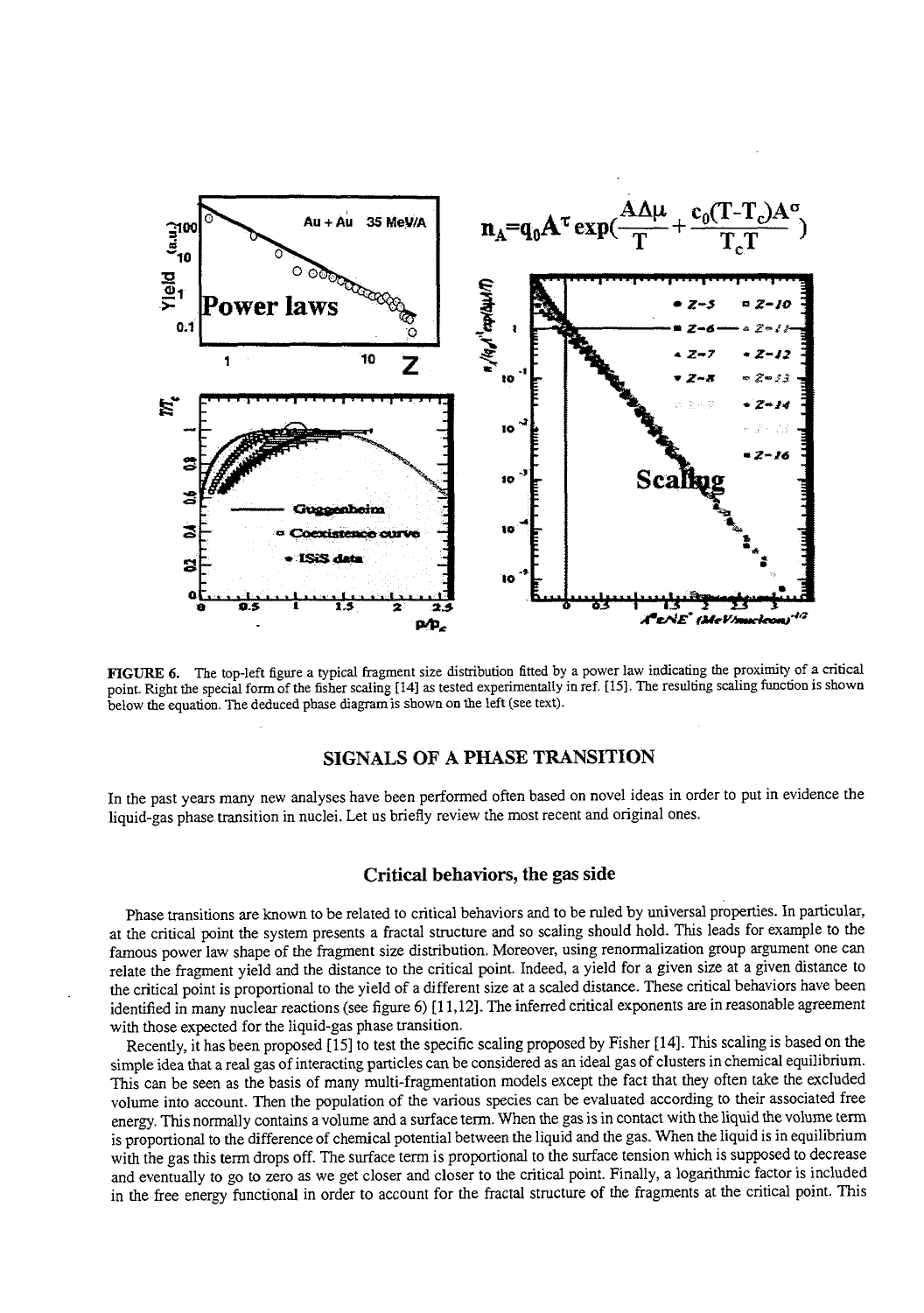topological contribution leads to the famous power law distribution of fragment size at the critical point.

The Fisher scaling gives a specific recipe in order to scale all the observed fragment yields on a single curve. This scaling have been recently tested with an amazing success on pion-induced fragmentation data [15] (see figure 6). Taking the analogy of the perfect gas of cluster seriously, the authors of ref. [15] proposed to compute all the thermodynamical quantities using the perfect gas equations of state. For example, the partial pressure *PA* induced by the fragments A is proportional to  $n_A T$ . The various pre-factors and in particular the volume is eliminated by taking the ratio with the thermodynamical quantities evaluated at the critical point. This imposes that the volume of the considered system is identical to the one of the critical point. In such a way, putting the difference of chemical potential between liquid and gas to zero one gets the coexistence line as shown on figure 6 (see ref [15] for more details).

The full understanding of this signal of a phase transition needs more theoretical and experimental work. First of all, we have recently shown that, in very small system, a critical behavior should be expected along a line inside the coexistence region [14]. This property can also be rather sensitive to the coulomb field. Finally the idea that the thermodynamics of a complex real gas can be treated as a superposition of clusters ideal gas should be checked (see also the chapter about the caloric curve). In this respect the role of the total volume of the system and of the volume excluded by each fragment should be clarified. However, the observed scaling is certainly an interesting signal of a critical behavior.

#### Critical behaviors, the liquid side [16]

In finite systems not only the small fragment (gas) distribution can be studied but also the largest fragment (liquid) can be measured. It has been recently discussed that the scaling behavior of this distribution may also signal phase transitions [16] of the aggregation type. Indeed, within the aggregation scenarios, to which belongs the liquid gas phase transition, the order parameter is expected to be the size of the largest fragment. Then in ref. [16] it is shown that the scaling characteristic of the distribution of order parameter should change when passing from one phase to the other. More precisely, the order parameter distribution should follow a  $\Delta$ -scaling with  $\Delta = 1/2$  in the coexistence (second scaling) and  $\Delta = 1$  above the critical point (first scaling). These scaling can be seen as very general scaling of the probability distribution of the largest fragment size using only two parameters e.g. its maximum (or average) and its width. Then, if the maximum is taken as a reference and if the standard deviation is used as a unit, the probability, correctly normalized to take care of the unit change, might become a scale invariant function. For example, with such a procedure all the Gaussian distributions collapse onto a single universal curve. Such a scaling indicates some relation between the processes associated with various distributions, which follow the same scaling. For example, all the processes, which fulfill the Laplace central limit applicability conditions, pertain to the Gaussian universality class.

As far as the search for phase transition is concerned, the key point is then how the fluctuation changes with the system size or equivalently with the maximum or the average of the distribution. If the standard deviation scales as a power law of the average then the power is called  $\Delta$ . A second scaling ( $\Delta = 1/2$ ) is then the rather usual type of fluctuations which goes like in the random walk as the square root of the average. The first scaling  $\Delta = 1$  corresponds to a faster increase of the fluctuations linearly with the mass. The fact that it dominates out side the coexistence region can be understood since in that case the largest fragment is only the largest one among several fragments of comparable small size, i.e. it belongs to the gas phase. Therefore, its fluctuations are determined by the fact that it should be larger than the second largest fragment. Conversely, in the coexistence region the largest fragment is the liquid body, which will become infinite at the thermodynamical limit. Its fluctuations are ruled by the equilibrium with the gas and so look like the one of a random walk process.

Figure 7 presents the fluctuation of the largest fragment size as a function of its averaged value for the central events of the Xe + Sn reaction at 5 incident energies [16]. Two behaviors seem to be observed: while for the low energy the largest fluctuation seems to behave like the root of the average (second scaling), the high energy points rather exhibit a linear dependence (first scaling). This observation is confirmed by the analysis of scaling of the distribution of sizes (figure 7). This would plead in favor of a phase change just above 32 MeV/nucleon incident energy i.e. about 7MeV excitation energy.

A lot of work is needed before reaching a definite conclusion from this signal alone. Indeed, one should study in detail the transition region to try to identify how the system goes from one phase to the other. Moreover, since the tails of the distribution are important for the scaling one should improve the statistics. Also the number of energy points should be enlarged as well as other systems analyzed. The characterization of "single source" (central) events as a function of the bombarding energy should be studied. The role of conservation (mass, energy...) should be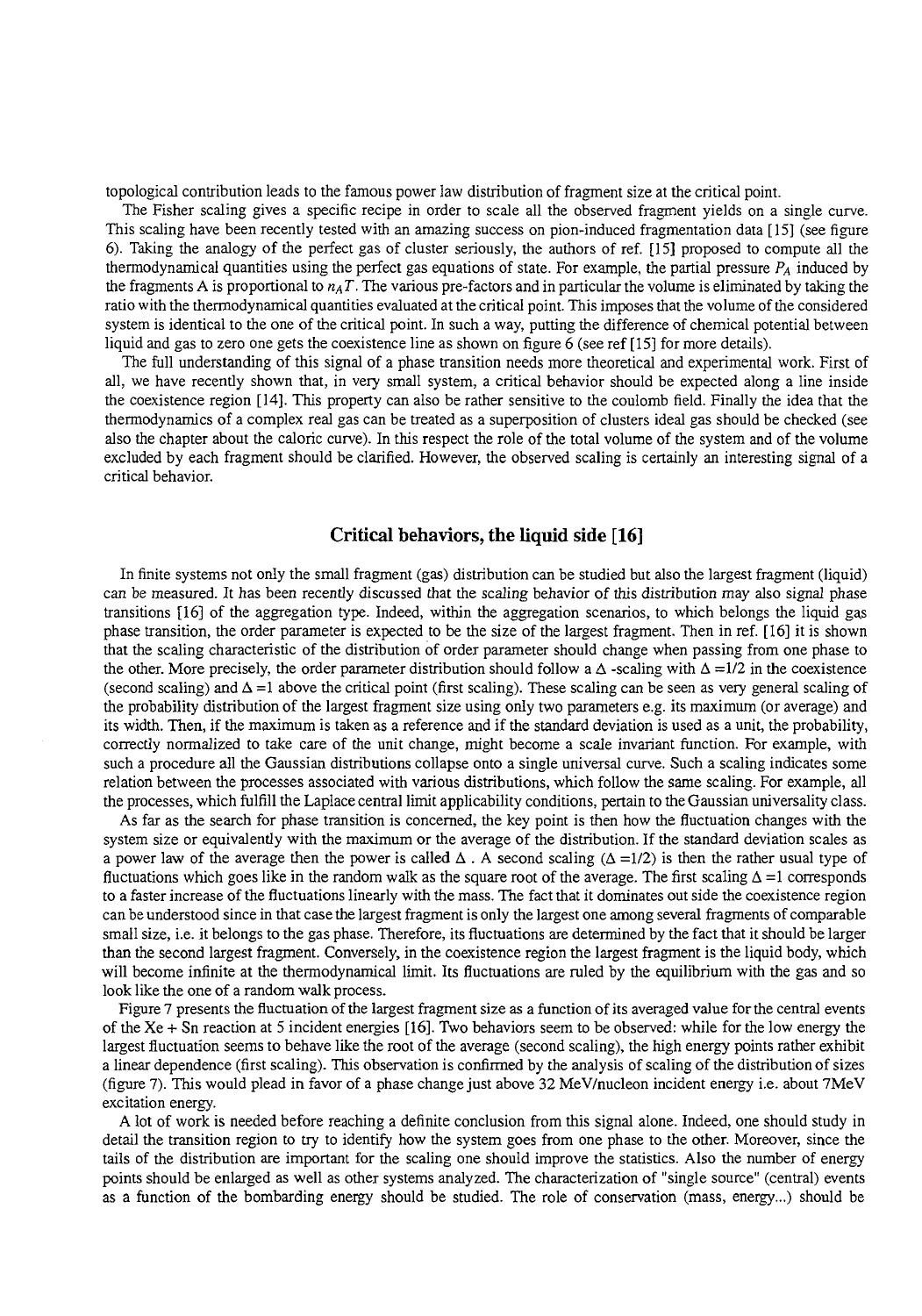

FIGURE 7. Bottom, the fluctuation of the size of the largest fragment as a function of its average value (both in log scale) as measured by the INDRA collaboration for the central events of the  $Xe + Sn$  at 5 incident energies (written bellow the points) corresponding to 5 different excitation energies per nucleons of the composite system (written above the points). The two lines show the proposed linear and square root behavior and the arrow shows the assumed point of the phase change. Above are shown two tests of the scaling of the whole distribution using the maximum as the center and the square root of the average as a scale (right) or the average as a scale (left). On the right only the two first energies are shown confirming the second scaling while on the left these energies are shown in a light grey while the three higher energies are in black. Again the black points scale well but not the others demonstrating that only the three highest energies presents a first scaling.

investigated using for example different models. Finally, since this signal is expected for many cases from geometrical fragmentation (percolation) to dynamical scenarios such as gelation passing by thermodynamical systems such as phase transitions (Ising model) one should find other observables in order to get a deeper insight into the observed phenomenon.

#### Flattening of the caloric curve

In order to get a direct information about the nuclear phase diagram and the associated equation of states one should look for direct thermodynamical information. In the past year there have been many attempts to test if a thermal equilibrium was a reasonable approximate description of the fragmenting systems [17-20]. The first indication of such an adequacy of a statistical description of a freeze-out configuration is given by the amazing success of statistical models. However one may look for a direct experimental evidence of such an equilibrium at a given stage of the reaction.

The first result of the Aladin group presenting evidences for a phase transition as an almost constant temperature over a broad range of energies have triggered a lot of activities (see figure 8). Different thermometers were tested, the slope (or the average) of the kinetic energies (kinetic temperature), the population of various isotopes (chemical temperature) and the ratio between excited states population (internal temperature). At the beginning the different thermometers and different experiments seemed to not be in agreement. However, now, the various observations start to draw a coherent picture and the different thermometers agree within the experimental error bars as soon we take into account important physical effects as:

• i) the fact that clusters are not an ideal gas but have a cluster- and even state-dependent excluded volume [18];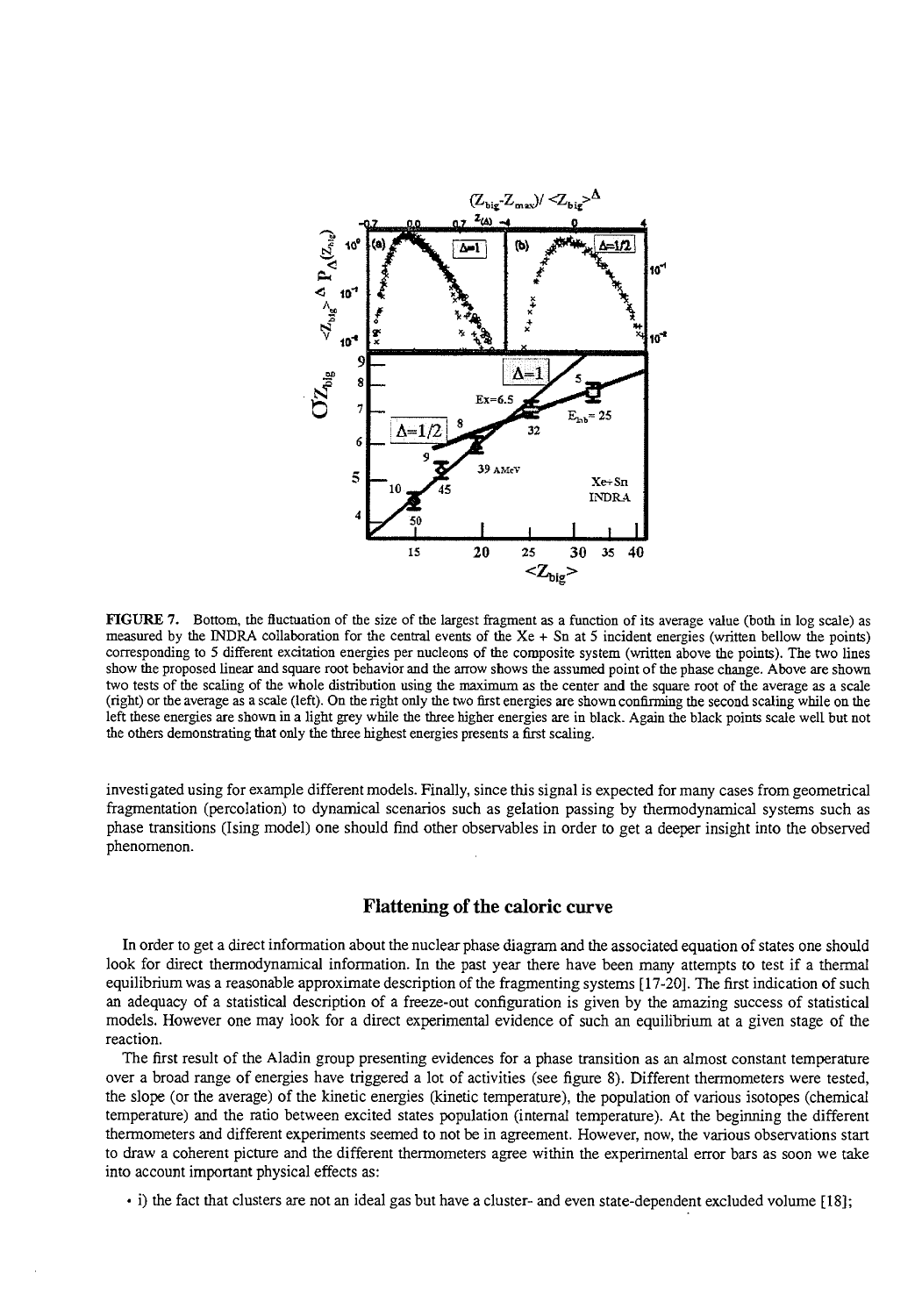

**FIGURE 8.** Top-left the caloric curve of the Aladin group [17] compared with the one measured by the indra collaboration [18]. Bottom, caloric curves for different mass of the fragmenting systems coming from many different experiments as analyzed in ref. [20]. The observed mass dependence of the onset of the flattening of the caloric curves is reported in the top-right figure. The point is the critical point discussed in the subsection 1 coming from ref. [15]. The lines are the limiting temperatures due to the Coulomb instabilities derived in ref. [21].

- ii) the fact that the radial expansion affects the kinetic temperature both because of the global boost but also because of the possible fluctuation of the radial velocity;
- iii) the fact that after the freeze-out the fragments should cool down leading to a modification of the various population of clusters and excited states (side feeding) [19],
- iv) the fact that in a hot environment the various states get life times which broader their excitation energy affecting their relative populations.

Recently, it has been shown that the mass of the fragmenting system has also an influence on the observed caloric curve [20]. When unfolding the effect of the mass the authors of ref. [20] show that the caloric curves are less dispersed and present a plateau behavior. The temperature of the observed plateau decreases with the mass of the fragmenting system. It is interesting to note that the critical temperature discussed in the subsection 1 above just lies on the curve of the plateau temperature as a function of the mass. The authors of ref. [20] have compared the observed mass dependence of the temperature plateau with the maximum temperature for the existence of a charged nucleus in equilibrium with a gas computed in ref. [21]. It should be noticed that above this onset of Coulomb instabilities only a fragmented system may exist. The amazing agreement shown in figure 8 pleads in favor of a relation of the observed modification of the trend of the caloric curve with the onset of Coulomb instabilities.

Of course here too a lot of work remains to be done to strengthen the argument. Of particular interest is the behavior of the curve at high excitation energy as well as a precise study of the observed flattening. It should be stressed that from the theoretical point of view in the case of a liquid-gas phase transition one do not expect that the phase transition should be marked by a specific behavior of the caloric curve. Indeed, the order parameter of the liquid-gas phase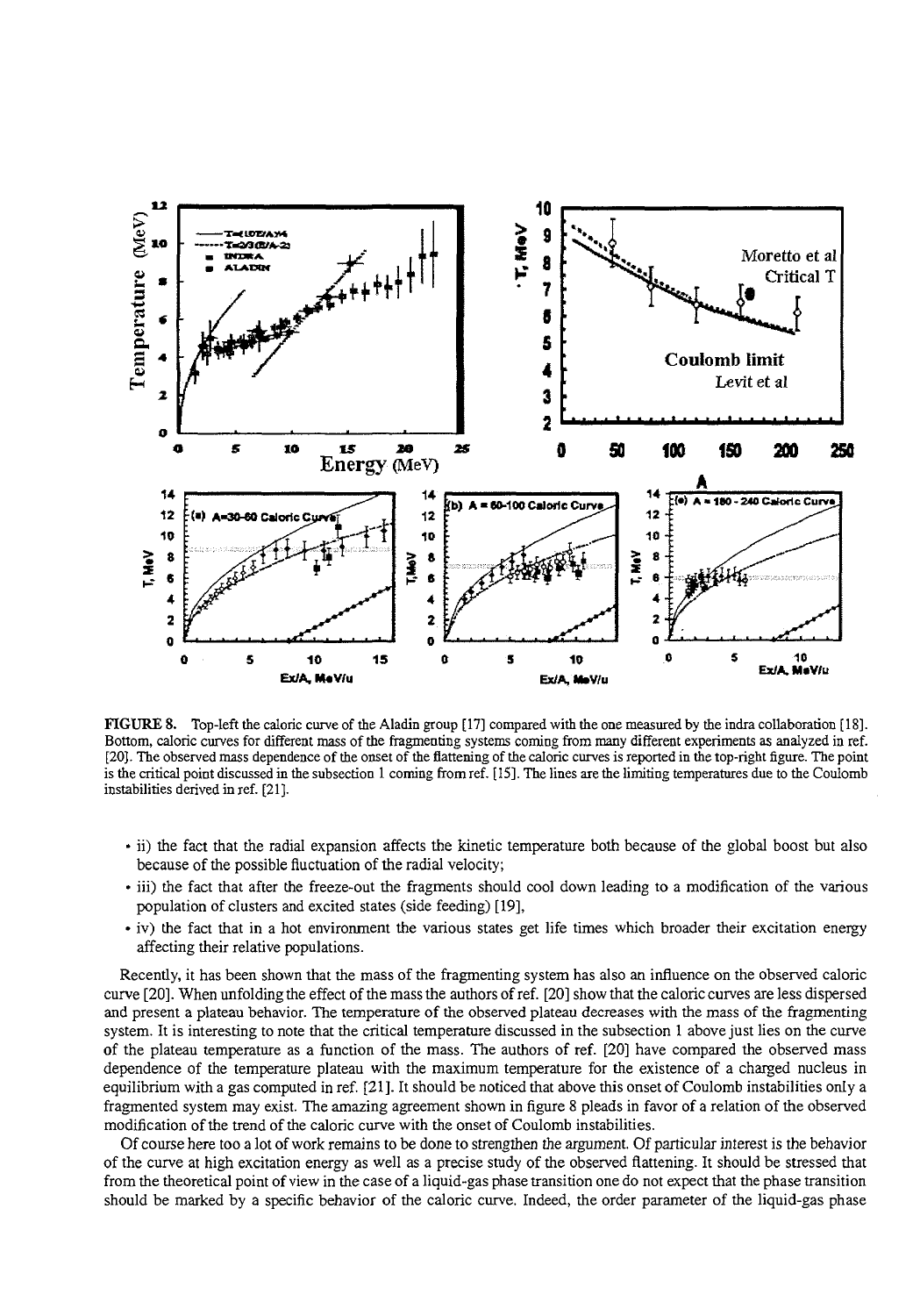

FIGURE 9. Results from a microcanonical Lattice-gas model with a constraint only on the average volume [22]. Top left the temperature as a function of the energy and the Lagrange multiplier  $(\lambda)$  which can be seen as a pressure times a temperature. On this curve on the temperature surface are shown two transformations one at constant pressure the other one at constant volume. The corresponding caloric curves are shown on the right. Bottom left the kinetic energy fluctuations for each statistical ensembles characterized by an energy and a Lagrange multiplier. The dotted line marked Ck is the canonical expectation. The curves are the isobar and isochore transformations leading to the two curves shown on the right. Above is the heat capacity of the considered ensemble either computed from the thermodynamics (line) or reconstructed using the kinetic energy fluctuations as expressed in the inserted equation.

transition is the density i.e. the volume. Then, the caloric curve is not a single curve but a bi-dimensional equation of state depending both on energy and volume (or pressure); therefore the caloric curve depends upon the actual condition defining the volume as illustrated in figure 9 for the lattice-gas model with a volume constrained only in average from ref. [22]. However, it should be noticed that, while in models the volume can be freely changed, in actual nuclear reactions it is determined by the dynamics and cannot be controlled but might possibly be measured.

#### Abnormal kinetic energy fluctuations and negative heat capacity

In ref. [22] it has been proposed to use the kinetic energy fluctuation of events sorted in total energy to directly infer thermodynamical quantities and more precisely the ensemble heat capacity. Indeed, from a classical point of view, for an ensemble at constant energy (microcanonical ensemble), the sharing of energy between the kinetic and the interaction part should be governed by the respective entropies. Then the most probable partition should correspond to an equal temperature while the fluctuation should depend upon the respective heat capacities. Knowing the kinetic heat capacity one can then infer the interaction one and so the total one as well as the sum of both (see the equation in figure 9 and ref. [22] for more details).

Moreover, it is shown in ref. [22] that in a microcanonical system for which the volume is not defined through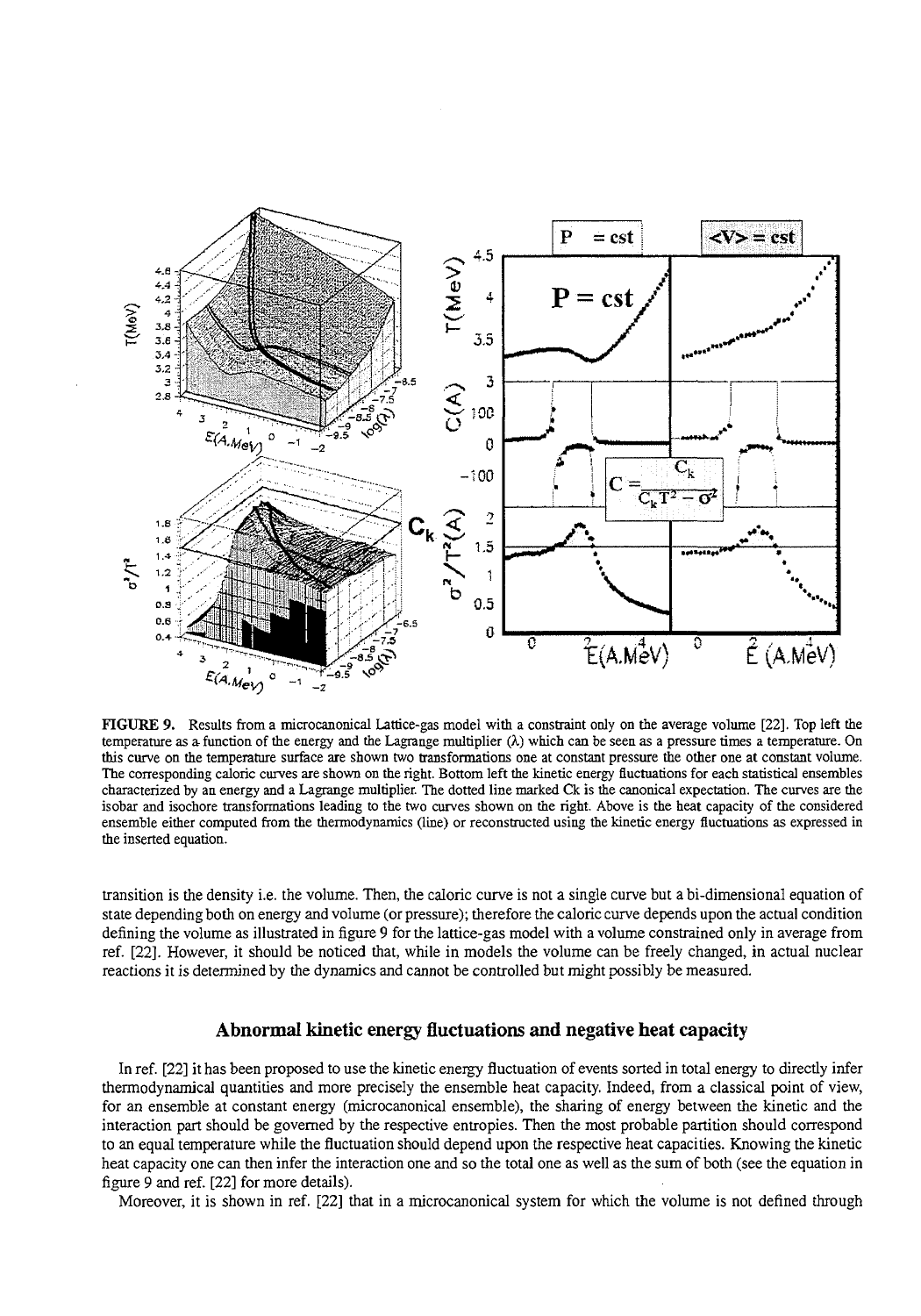

**FIGURE** 10. From[27] on the left the kinetic fluctuations divided by the temperature square (dots) compared with the kinetic heat capacity (thick line) on the right the deduced total heat capacity.



**FIGURE 11.** Left the kinetic energy fluctuation divided by the square of the temperature from peripheral Ni+Ni reaction at 32 MeV/A (INDRA collaboration [28]) the thick line is the kinetic energy heat capacity. Middle, reconstructed heat capacity from the central events of the Xe+Sn reaction at four different incident energies[28]. Right, top the fluctuation (as in the left curve) and below the deduced heat capacity from the pion reaction on Gold discussed in the subsection 1 [29].

boundary conditions as it is the case for the fragmentation of open systems the phase transition is associated with the occurrence of a negative heat capacity.

Negative heat capacities seem impossible from the fhermodynamical point of view. However, they have been discussed first in the astrophysical context [23] of self-gravitating systems. Recently they have been pointed out as a possible generic behavior of mesoscopic systems undergoing a phase transition, such as in metallic clusters [24] and in nuclei [25]. It was recently shown that this concept should be extended to inverted curvature of thermodynamical potentials as a function of any variables related to the order parameter [22]. It should be noticed that the occurrence of negative heat capacities has recently be reported for clusters [26]. With the nuclear physics results, this is the first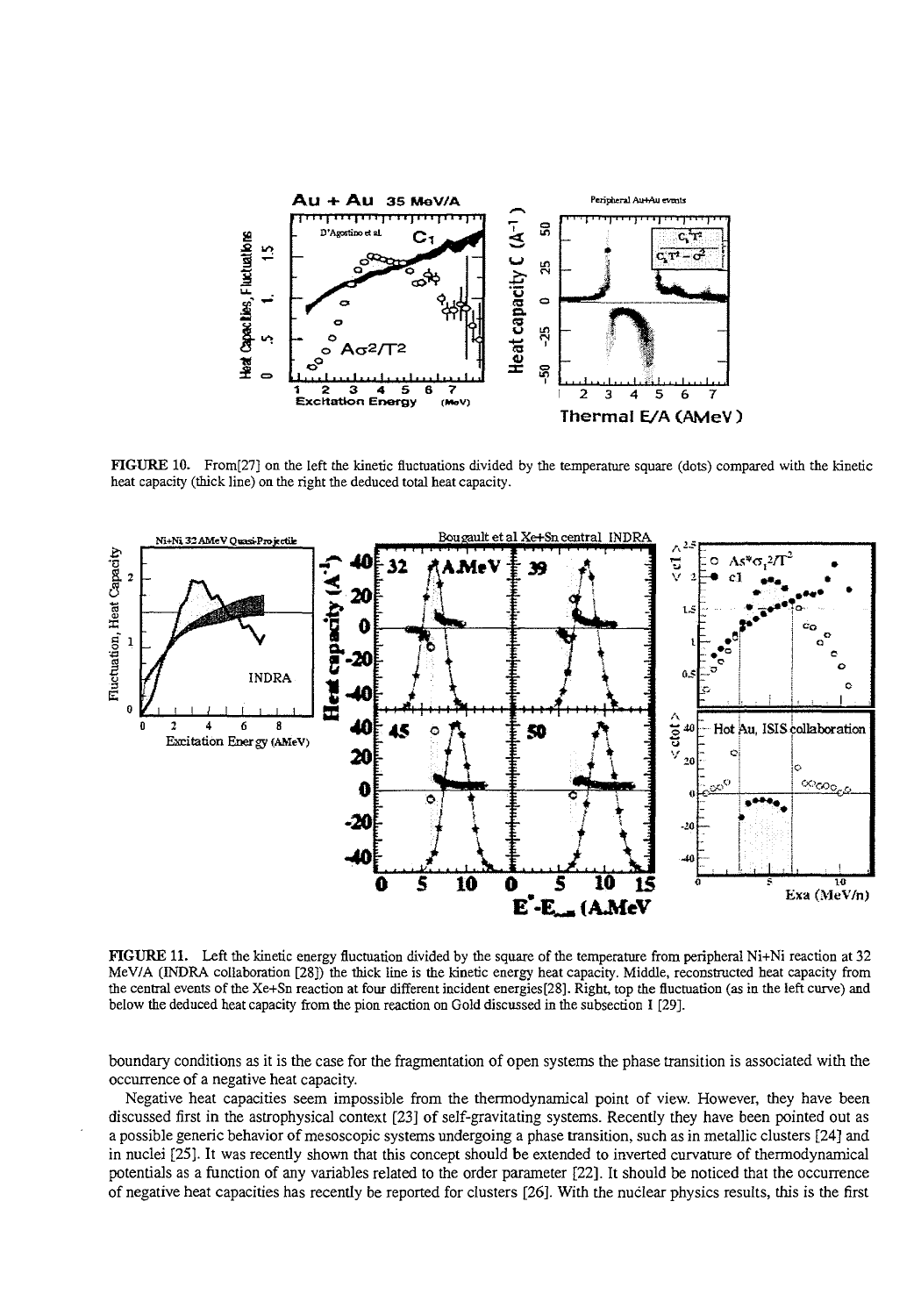

FIGURE 12. Left the coexistence region at constant temperature in the pressure/neutron-proportion plane [30]; the thick line is an isothermal transformation. As the pressure reduces the system may reach the coexistence region in C then the liquid goes from C to B, while the gas appears very neutron rich in D and then goes to A. In A the liquid gas transformation is done. Middle, the tritium to helium-3 ratio as a function of the temperature [31 ]. In the coexistence region below T=6MeV one observes a very strong relative population of neutron rich isotopes. The black line is the result in absence of an isospin dependent interaction term. In such a case the ratio is nothing but the N/Z. Right, the experimental ratio observed for the central events of different reactions involving two isotopes of Sn at 50 MeV/A bombarding energy [32]. The same strong enrichment is observed.

experimental evidence for such an anomalous behavior.

Coming back to the kinetic energy fluctuations as a measure of the heat capacity it is shown in ref. [22] that a negative heat capacity can be spotted as a microcanonical kinetic energy fluctuation becoming larger than the expected canonical limit. Indeed, in the equation which relates the heat capacity to the kinetic energy fluctuation (see figures 10 and 11) one can see that the denominator is the difference between the canonical expectation  $C_kT^2$  and the observed fluctuation. When the latter becomes larger than the former the heat capacity diverges before becoming negative.

This signal of a phase transition has been looked for in experiments. In such a case an easy splitting of the energy is between the thermal excitation and agitation on one side and the partition Q-value plus the Coulomb interaction on the other side. The expected canonical prediction can be inferred from the relation between the average kinetic energy and the temperature since this provides  $C_k$ . Figure 10 shows the first experimental results of a fluctuation overcoming the canonical expectation with the corresponding deduced heat capacity for an excited gold nucleus [27].

Figure 11 presents an ensemble of results coming from different reactions at different energies measured with the Indra [28] and Isis [29] apparatuses all presenting abnormally large kinetic energy fluctuations and consequently negative heat capacities.

Also for this novel signal of phase transition a lot of work is needed both from the experimental and theoretical point of view. First many things must be known in order to perform a good total energy sorting and to reconstruct the kinetic energy fluctuations at freeze out. These reconstructions often need hypotheses such as the volume of the freeze-out and the origin of emitted particles. Additional measurements to control these hypotheses have to be performed. However, kinetic energy fluctuations are a promising way to infer thermodynamical properties and to signal phase transitions.

#### Fractionating distillation of neutron rich matter

In ref. [30] it has been discussed that, since the nuclear matter is composed of two fluids, neutrons and protons, the liquid-gas phase transition should lead to a distillation phenomenon. Indeed, looking at the phase diagram as a function of the chemical proportion of neutrons and protons y=N/A one can see (figure 12) that, except for symmetric nuclear matter, the isospin content of the gas and of the liquid is different. The liquid tries to come back to the symmetric matter while the gas absorbs the remaining enriched matter. In ref. [32], using the lattice-gas model, it was shown that this distillation should strongly influence the light fragment production. For example, figure 12 shows that for a neutron rich system undergoing a phase transition the enrichment in neutron rich isotopes (such as the tritium) compared to neutron poor ones (e.g. Helium-3) can be much larger than expected on the basis of the N/Z of the source.

This strong enrichment together with a clear indication of chemical equilibrium have been recently reported [33]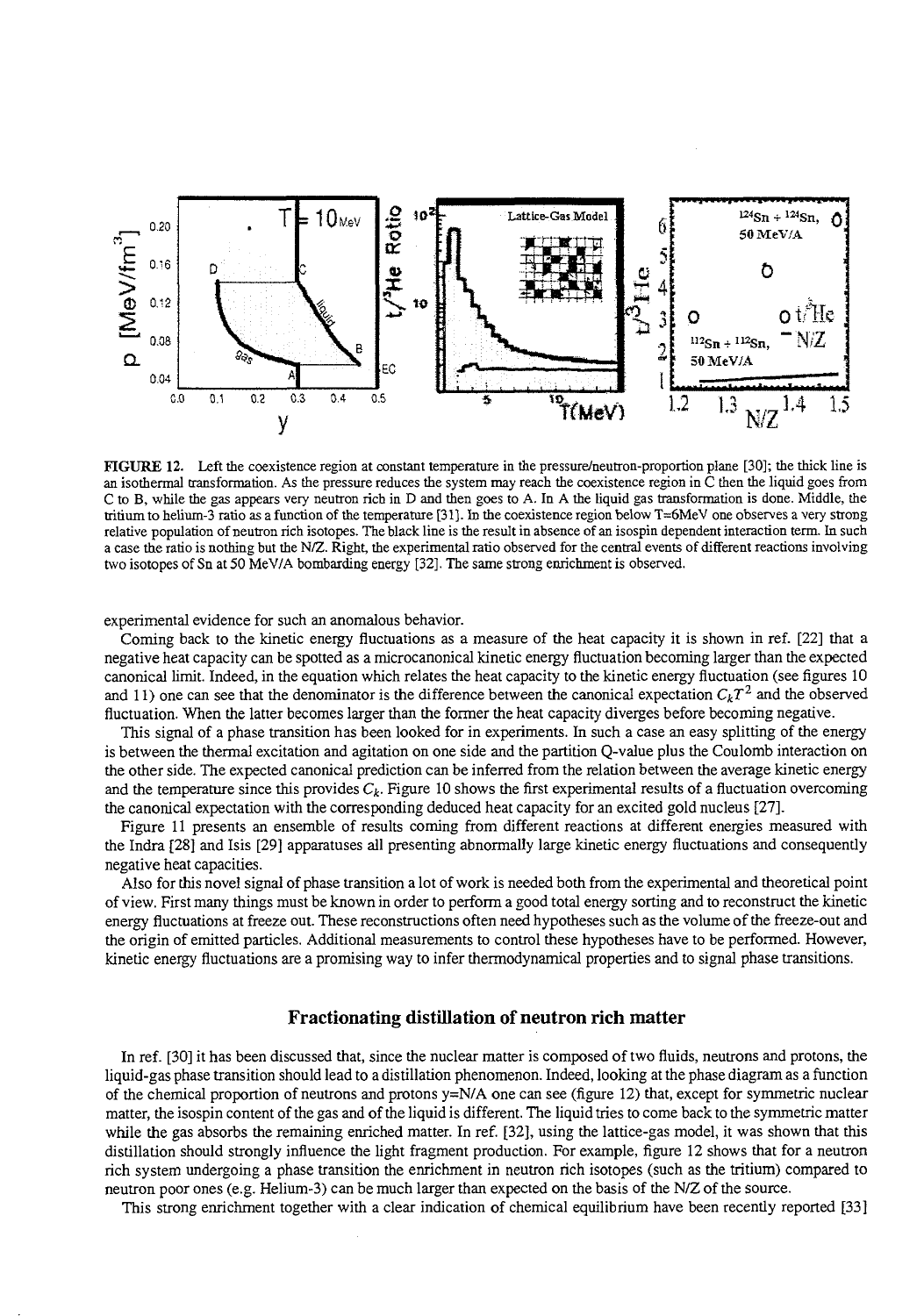

FIGURE 13. Sketch of the 13 signals of the nuclear liquid gas phase transition (see text).

and interpreted as a signature of the fractionation phenomenon. This is a promising avenue for the determination of the nuclear equation of state and phase diagram. Of particular importance is the isospin dependence of the nuclear equation of state, the determination of which can benefit from this distillation signal (see also ref. [33] for more details).

### CONCLUSIONS AND DISCUSSION

In this review, we have shown that many signals of the liquid-gas phase transition have been observed up to now. In figure 13, we have collected 13 such evidences:

- i) the evaporation of light particles which can be seen as the emission of a gas from an isolated piece of matter with no external saturating pressure [2-4]
- ii) the suppression of the giant dipole vibration marking the end of a collective behavior [6] marking the boiling point which for a Sn nucleus occurs around 5 MeV temperature (2.5 MeV excitation energy per nucleon).
- iii) the onset in the same temperature domain of an instantaneous fragmentation [2-5]
- iv) the bending of the caloric curve again in the same temperature domain [17-20]
- v) as well as the observation of critical behavior for the gas fragments [11-15]
- vi) and the onset of the nuclear explosion with a fast radial expansion [2-5]
- vii) then one observe some fossil signal of a spinodal breaking in equal size fragments [9-10]
- viii) and at the same time the kinetic energy fluctuation becomes abnormal a phenomenon which can be related to the presence of a negative heat capacity [22-29]
- ix) together with a fractionation which looks like equilibrated [30-33]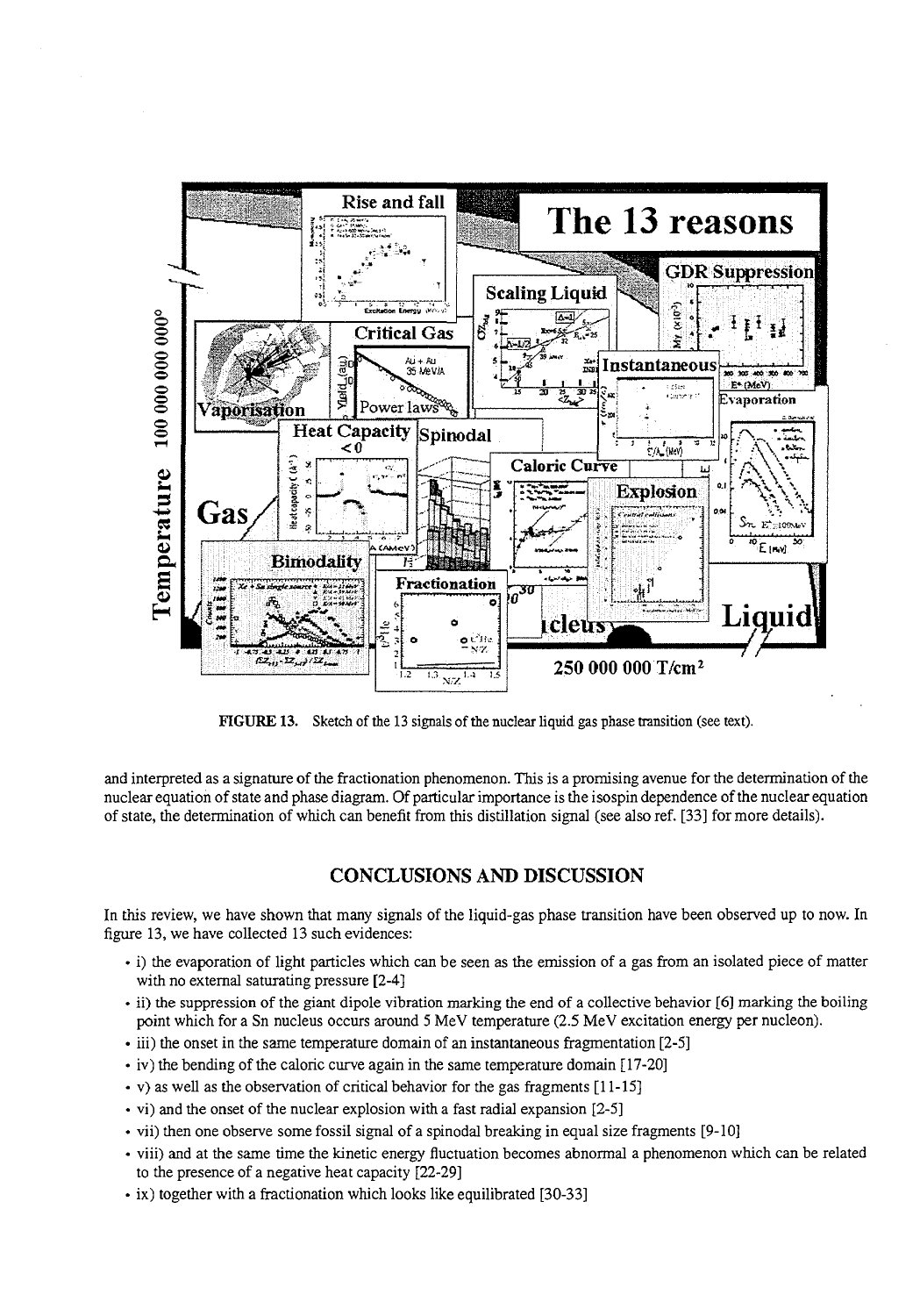

# **Density**

FIGURE 14. Summary of the recent signals discussed in this review article placed on a possible trajectory of the nuclear systems in the density temperature plane. First at low energy we are in presence of a saturating vapor around the nucleus and one observe the Fisher scaling. Then at a critical temperature the system cannot sustain the Coulomb repulsion and dives into the coexistence zone imposing a mass-dependent bending of the caloric curve. Reaching the spinodal the heat capacity becomes negative and some signal of the spinodal decomposition at the origin of the fragment production may remain. In this region one observe also a fractionation of the neutron rich matter. Then exciting the coexistence it encounters the second divergence of the heat capacity and the end of the second scaling of the largest fragment. Then it will gradually go towards a complete vaporization. The table gives, for a mass around 200, the excitation energies at which each signal occurs. One can see that they consistently point toward two energies, which might be the entrance and the exit of the coexistence region.

- x) in this energy domain many bi-modalities of the event distribution as a function of various observables are observed as suggested in [35] as a signal of phase transition, such as in the difference between the mass contained in the fragments and in the light particle [34] or in the plane corresponding to the two largest fragment masses [2].
- xi) then after the rise of the production of large fragments it is the time of its fall [2-4]
- xii) the scaling of the large fragment mass distribution then passes from the second to the first type [16]
- xiii) Finnally one observes an equilibrated vaporization [2,3,18]

Taken individually each of these 13 signals has its own drawback and weakness. However, taken as a whole they start to draw a convicting picture of the actual observation of the liquid-gas phase transition in nuclei. Not only the reported signals are qualitative they are becoming event quantitative (as illustrated on figure 14) allowing to think about a real metrology of the nuclear phase diagram. This is a good news because a lot remains to be done since not only the coexistence zone of the symmetric matter should be measured but also the isospin dependence which starts to be experimentally accessible thanks to the new radioactive beam factories.